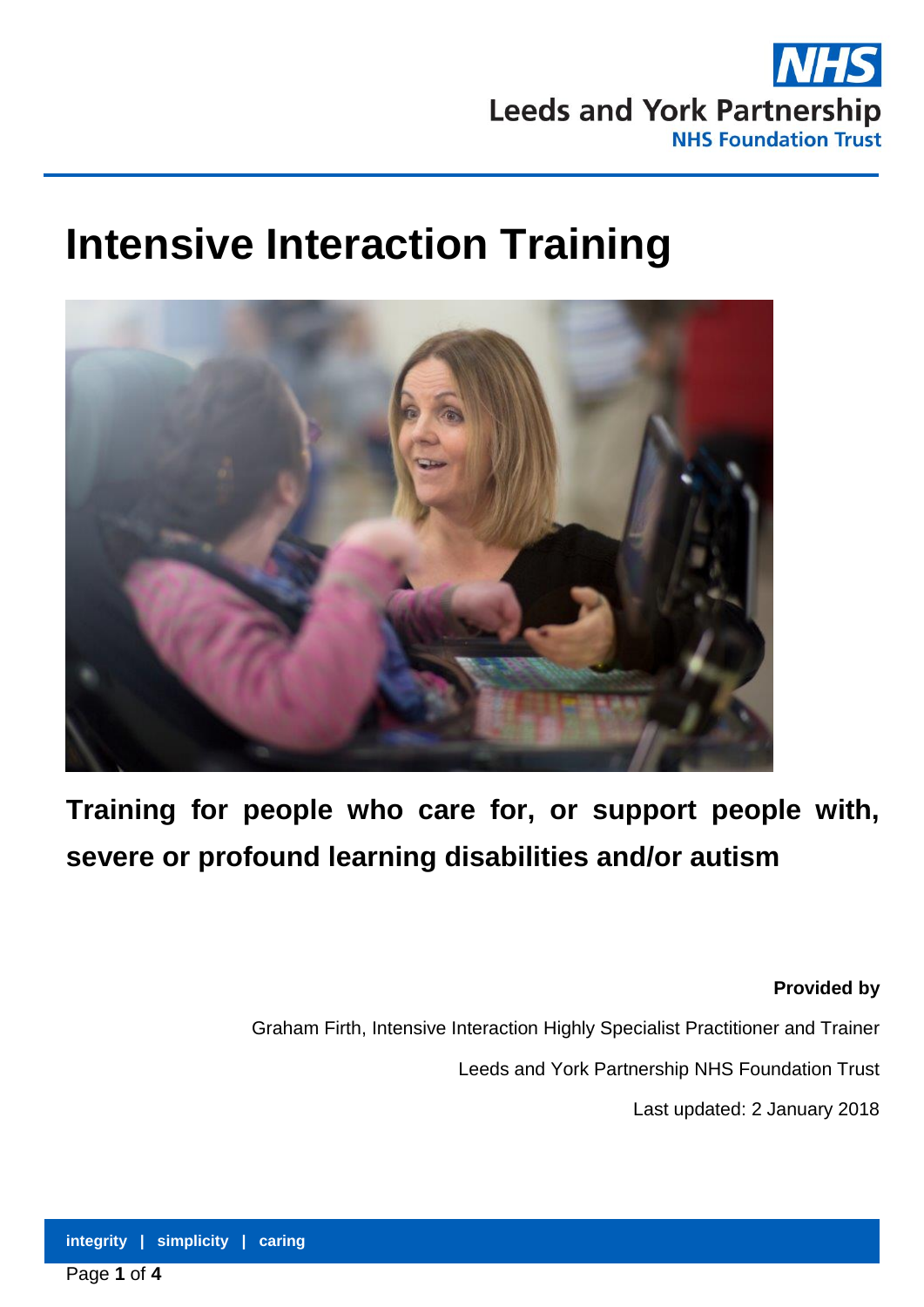## **Introduction**

Intensive Interaction is a practical approach to improving the social communication and social engagement of people with severe or profound learning disabilities and/or autism. You can read more about this on our website and in our introductory guide – visit [www.leedsandyorkpft.nhs.uk/intensive-interaction](http://www.leedsandyorkpft.nhs.uk/intensive-interaction)

### **Training and support**

The Leeds Intensive Interaction Project provides the following training and support packages for individuals, teams, services or organisations.

#### **An introductory Intensive Interaction 2 hour presentation**

For a small or medium sized group (e.g. 6-25) Expected learning outcomes: A brief overview of the Intensive Interaction approach, its associated strategies, expected outcomes, and who it is for. Cost: £275\*

### **An introductory half-day Intensive Interaction presentation**

For a medium sized or larger group (e.g. 12-25)

Expected learning outcomes: A brief overview of the approach and who it is for, with illustrations of a number of video case studies, and active learning activities to develop a broader understanding of the practical application of Intensive Interaction. Cost: £385\*

#### **An introductory 1 day presentation on Intensive Interaction**

For a medium sized or larger group (e.g. 12-25)

Expected learning outcomes: This course includes active learning activities and group work, and gives a broad overview of Intensive Interaction and its associated strategies (including some background context and history). This day also links the practice of Intensive Interaction to the currently available research evidence, and gives guidance on some important management issues e.g. recording and videoing.

Cost: £715\*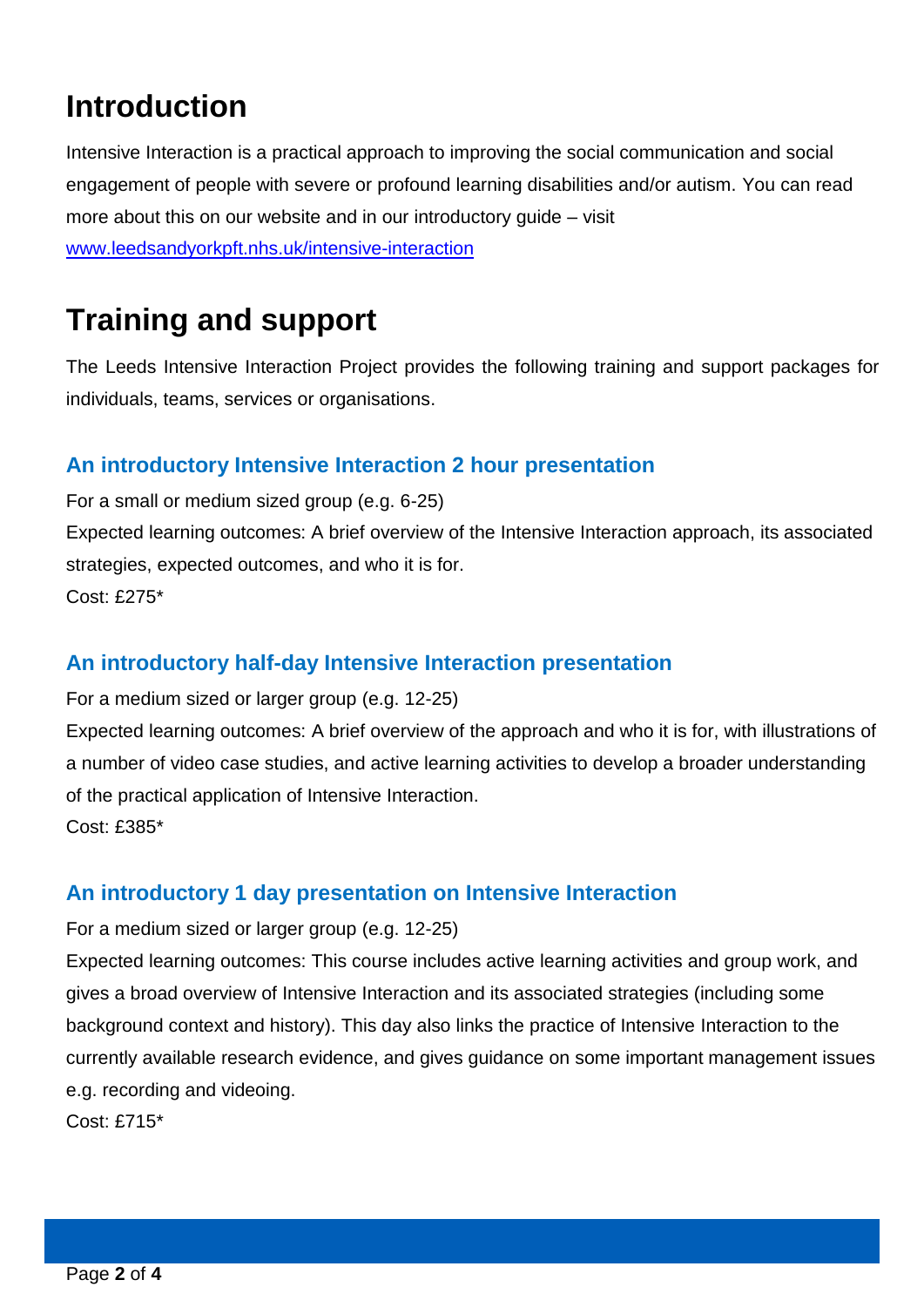#### **The Intensive Interaction foundation modular training programme (3 days)**

For a medium sized group (e.g. 12-20)

The Intensive Interaction foundation modular training programme comprises three full day modules, usually set one month apart. This comprehensive training package combines experiential learning, video analysis and group discussions to introduce the broad rationale and practical techniques of the approach.

The three modules are:

- 1. Module 1: an introduction to Intensive Interaction
- 2. Module 2: Intensive Interaction analysis and practice development
- 3. Module 3: using Intensive Interaction recording systems to support good practice

Expected learning outcomes: Through the use of a number of collaborative learning activities, the trainees who attend all three days (and complete the course work) will:

- Acquire a basic understanding of the rationale, methodology and techniques of Intensive Interaction as it is used across a number of different cases
- Experience communication scenarios to stimulate reflection on the difficulties experienced by some people with a social or communication impairment
- Acquire a basic understanding of a developmental model of communication, and knowledge of the potential beneficial outcomes of Intensive Interaction
- Be able to reflect on their own observational and interactive practices, and start to analyse the Intensive Interaction practices of others
- Acquire knowledge of a collaborative method for developing a person's interactive 'strengths' through addressing their interactive 'needs'
- Have opportunities to consider different recording systems that support the use of Intensive Interaction e.g. video and paper-based

Cost: £2,145\*

\* Any accommodation, learning and teaching space, and refreshments to be provided by the host organisation. Additional travelling costs may be charged if long distances and/or any overnight accommodation is required.